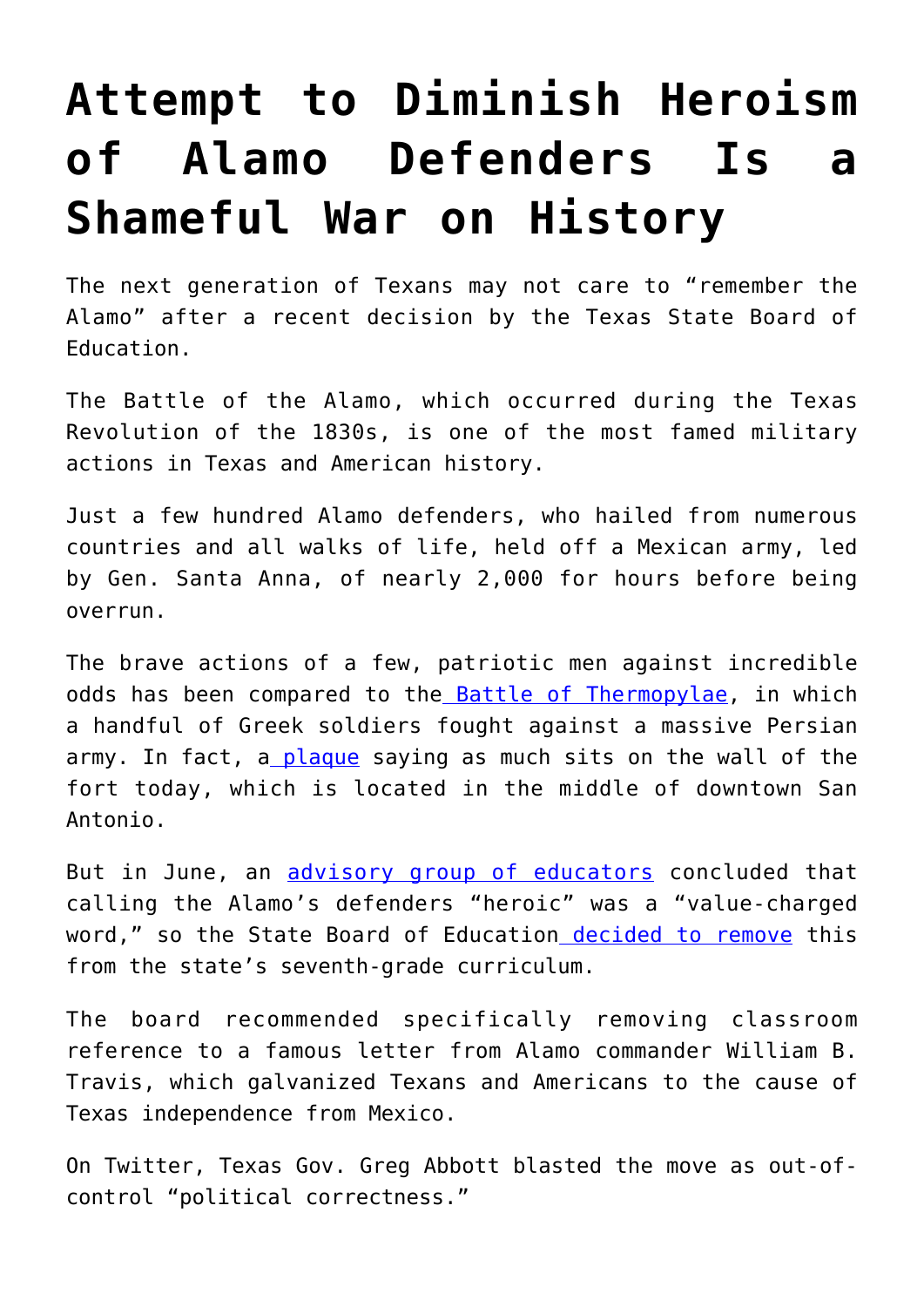*— Greg Abbott (@GregAbbott\_TX) [September 6, 2018](https://twitter.com/GregAbbott_TX/status/1037818627540611074?ref_src=twsrc%5Etfw)*

Land Commissioner George P. Bush also criticized the change and said that Travis' letter must remain a "core" part of Texas history.

*— George P. Bush (@georgepbush) [September 6, 2018](https://twitter.com/georgepbush/status/1037822575076958208?ref_src=twsrc%5Etfw)*

## Travis' [stirring letter](http://texasheritagesociety.org/The-Travis-Letter-Victory-or-Death-.html), written on Feb. 24, 1836, reads:

*To the People of Texas & All Americans in the World—*

*Fellow Citizens & compatriots—*

*I am besieged, by a thousand or more of the Mexicans under Santa Anna—I have sustained a continual Bombardment & cannonade for 24 hours & have not lost a man—The enemy has demanded a surrender at discretion, otherwise, the garrison are to be put to the sword, if the fort is taken—I have answered the demand with a cannon shot, & our flag still waves proudly from the walls—I shall never surrender or retreat. Then, I call on you in the name of Liberty, of patriotism & everything dear to the American character, to come to our aid, with all dispatch—The enemy is receiving reinforcements daily & will no doubt increase to three or four thousand in four or five days. If this call is neglected, I am determined to sustain myself as long as possible & die like a soldier who never forgets what is due to his own honor & that of his country—Victory or Death.*

*William Barrett Travis.*

*Lt. Col. comdt.*

*PS. The Lord is on our side—When the enemy appeared in sight we had not three bushels of corn—We have since found in deserted houses 80 or 90 bushels and got into the walls 20 or*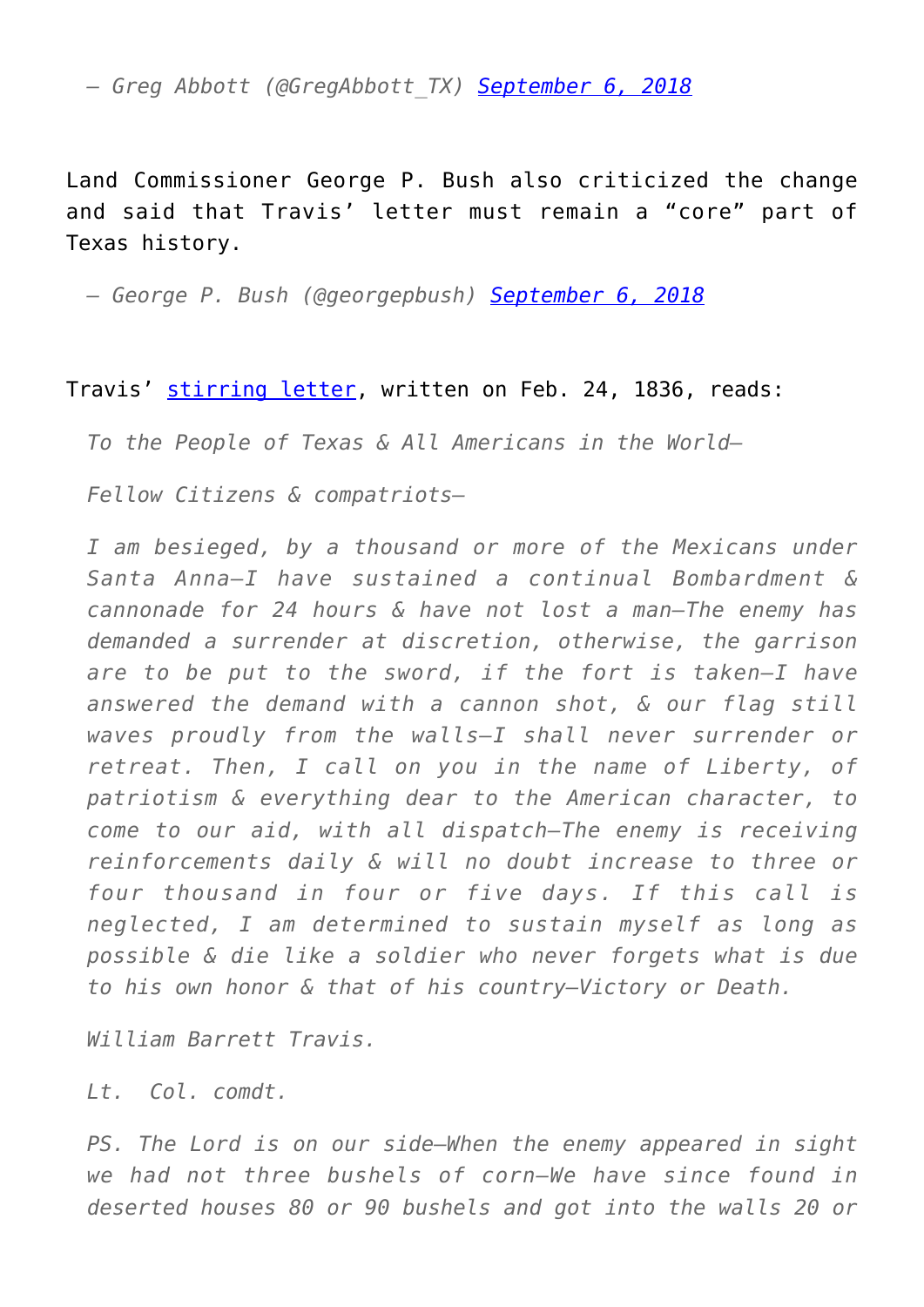*30 head of Beeves.*

In just a few weeks, Travis and nearly all of the Alamo's defenders were dead.

Among the illustrious group of slain warriors were David Crockett—a frontier folk hero who had served in the Tennessee Legislature—and James Bowie, another famed frontiersman who popularized the "Bowie knife."

Their deaths were a rallying cry for Texans and galvanized supporters of Texas independence. Shortly thereafter, Texans defeated that same Mexican army at the Battle of San Jacinto, effectively securing their independence.

Texas joined the United States a decade later, and the story of the Alamo became an American one. The story has risen to prominence over the years as an example of extreme courage in the face of overwhelming odds—a trait we should hope many future generations of Americans would emulate.

It's no wonder the move to strip the heroics and patriotism of this famed battle was met with anger and a deluge of animosity, as it should be, especially in light of [other](https://www.dailysignal.com/2018/08/01/father-of-texas-under-fire-in-the-city-named-for-him/) [attempts to banish old heroes in Texas](https://www.dailysignal.com/2018/08/01/father-of-texas-under-fire-in-the-city-named-for-him/).

After intense scrutiny, the Texas State Board of Education indicated after a hearing on Tuesday that it might back off removing Travis' letter from the curriculum.

One of the committee members, Stephen Cure, said it was not the committee's intent to diminish the heroism of those who fought at the Alamo[, according](https://www.lmtonline.com/news/politics/texas/article/Controversy-over-heroic-Alamo-defenders-13219339.php) to LMT Online.

Cure said that under a revised standard, Texas schools would recognize "the heroism of diverse defenders who gave their lives."

The board will announce its final decision about the